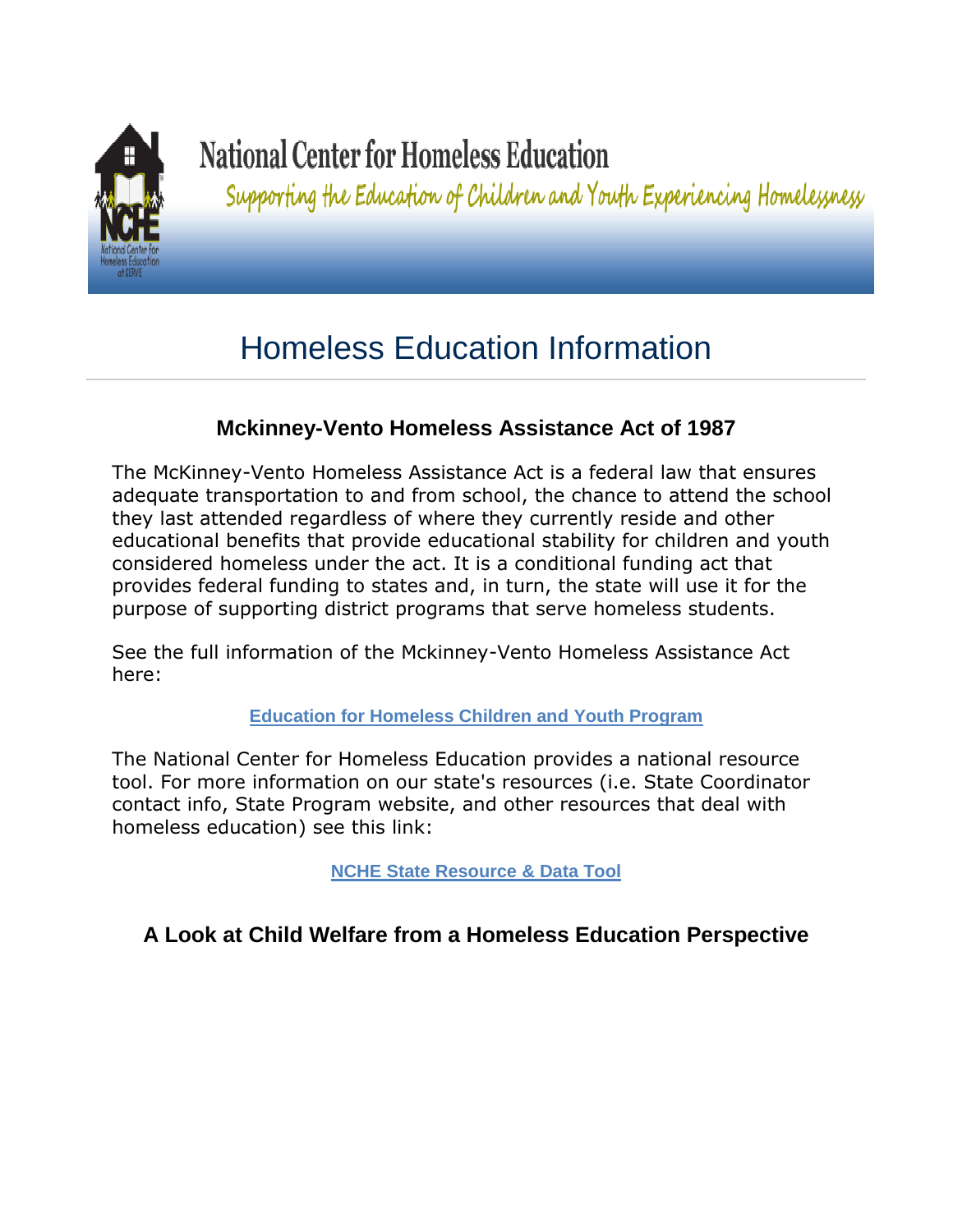

Although navigating the child welfare system can be daunting for those working in the field of homeless education, local liaisons and others must determine whether children in the child welfare system are eligible for McKinney-Vento services and collaborate with child welfare staff. This document provides an overview of the U.S. child welfare system, the challenges children in care face, and practices to ensure their educational best interest.

## Download

*[A Look at Child Welfare from a Homeless Education Perspective](http://nche.ed.gov/downloads/ch_welfare.pdf)*.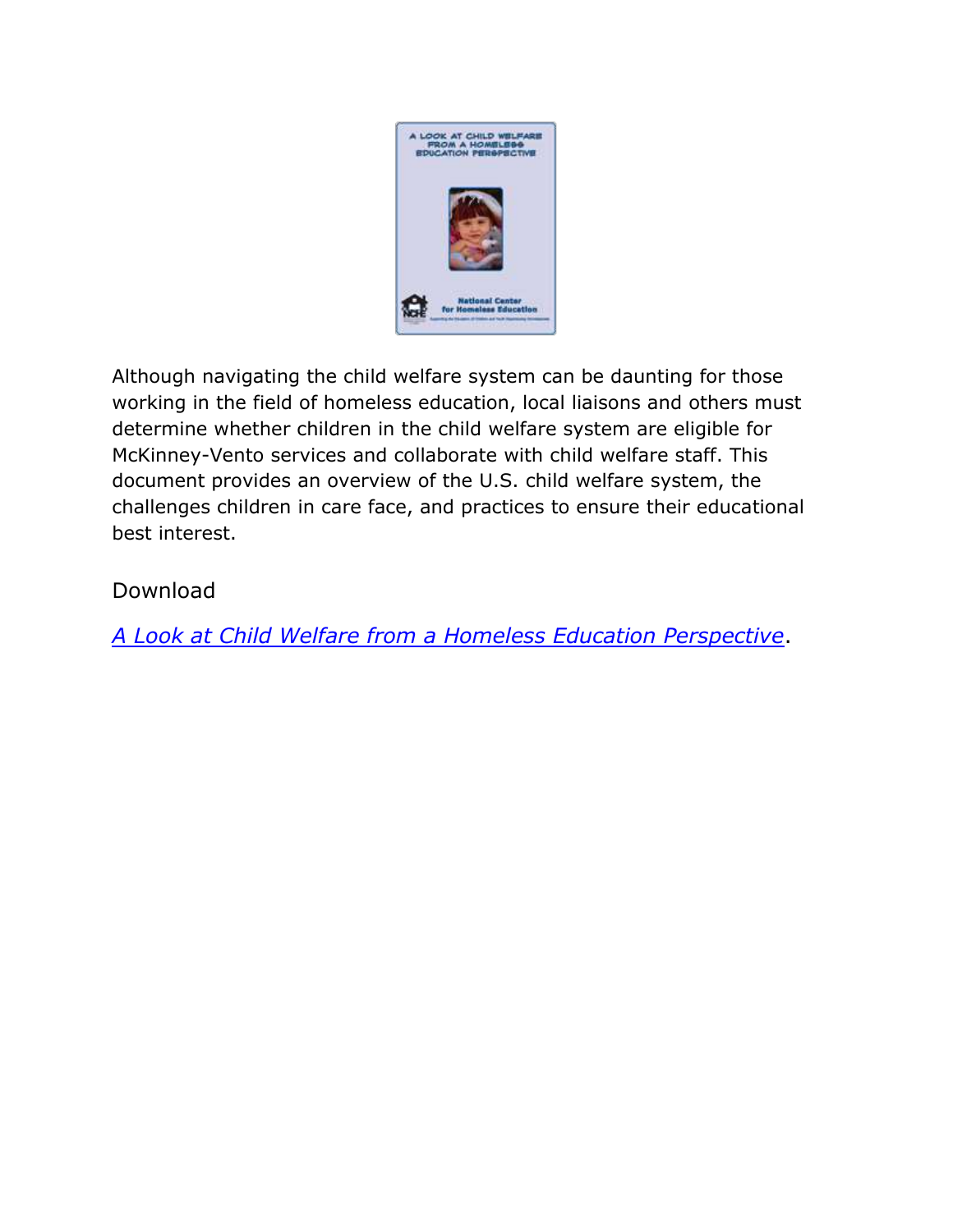

This poster, geared towards parents, explains who qualifies as homeless under the McKinney-Vento Homeless Assistance Act and lists the educational rights of children and youth experiencing homelessness. Place these posters in your school or community to generate public awareness.

Download the [parent poster in English.](http://nche.ed.gov/downloads/parentposter_eng_color.pdf) (color, 11x17) Download the [parent poster in Spanish/español.](http://nche.ed.gov/downloads/parentposter_sp_color.pdf) (color, 11x17)